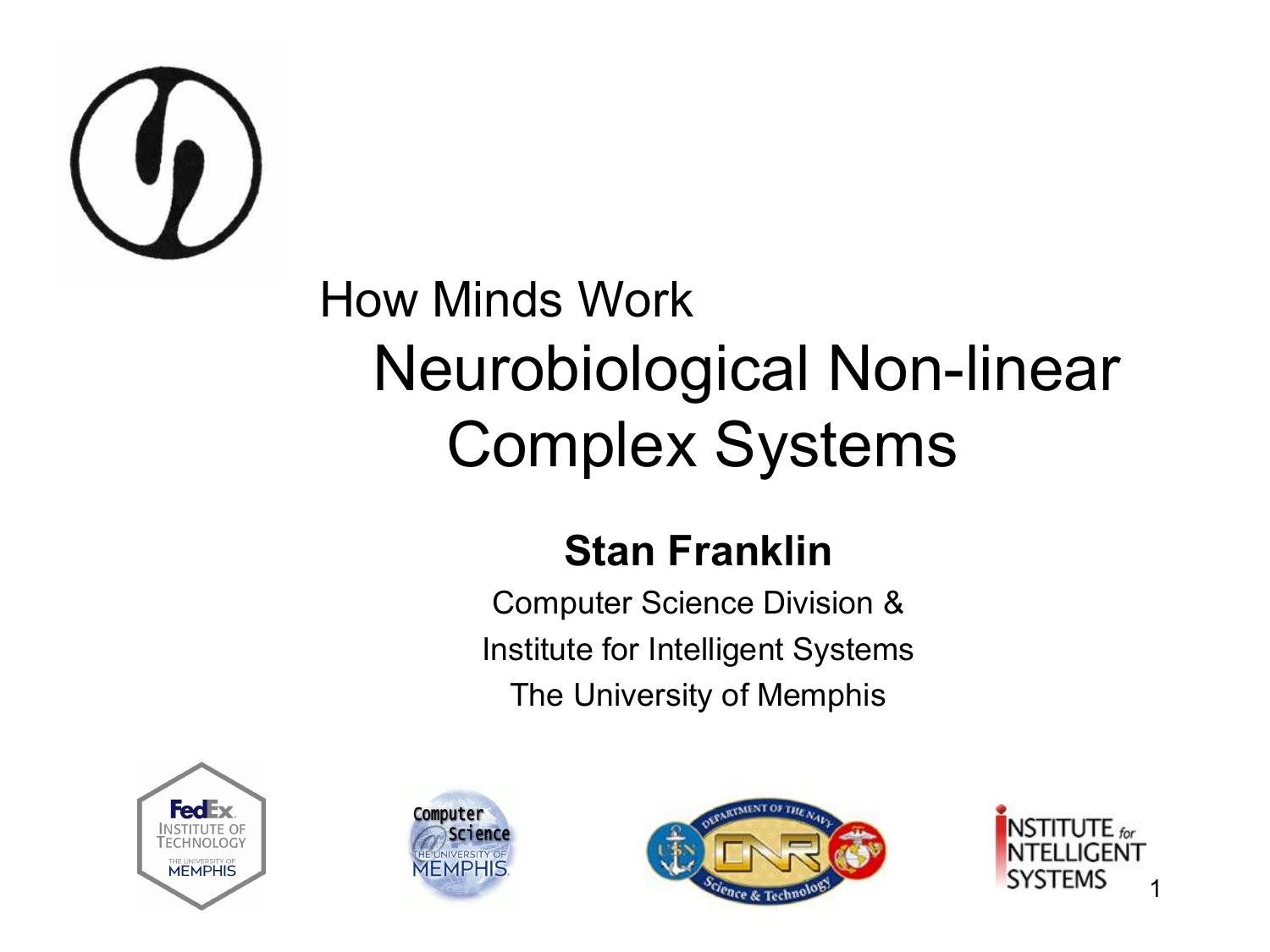# Systems

- Undefined term
- Examples: solar system, automobile, weather system, desktop computer, nervous system, chair
- Systems often composed of parts or subsystems
- Subsystems generate the behavior of the system

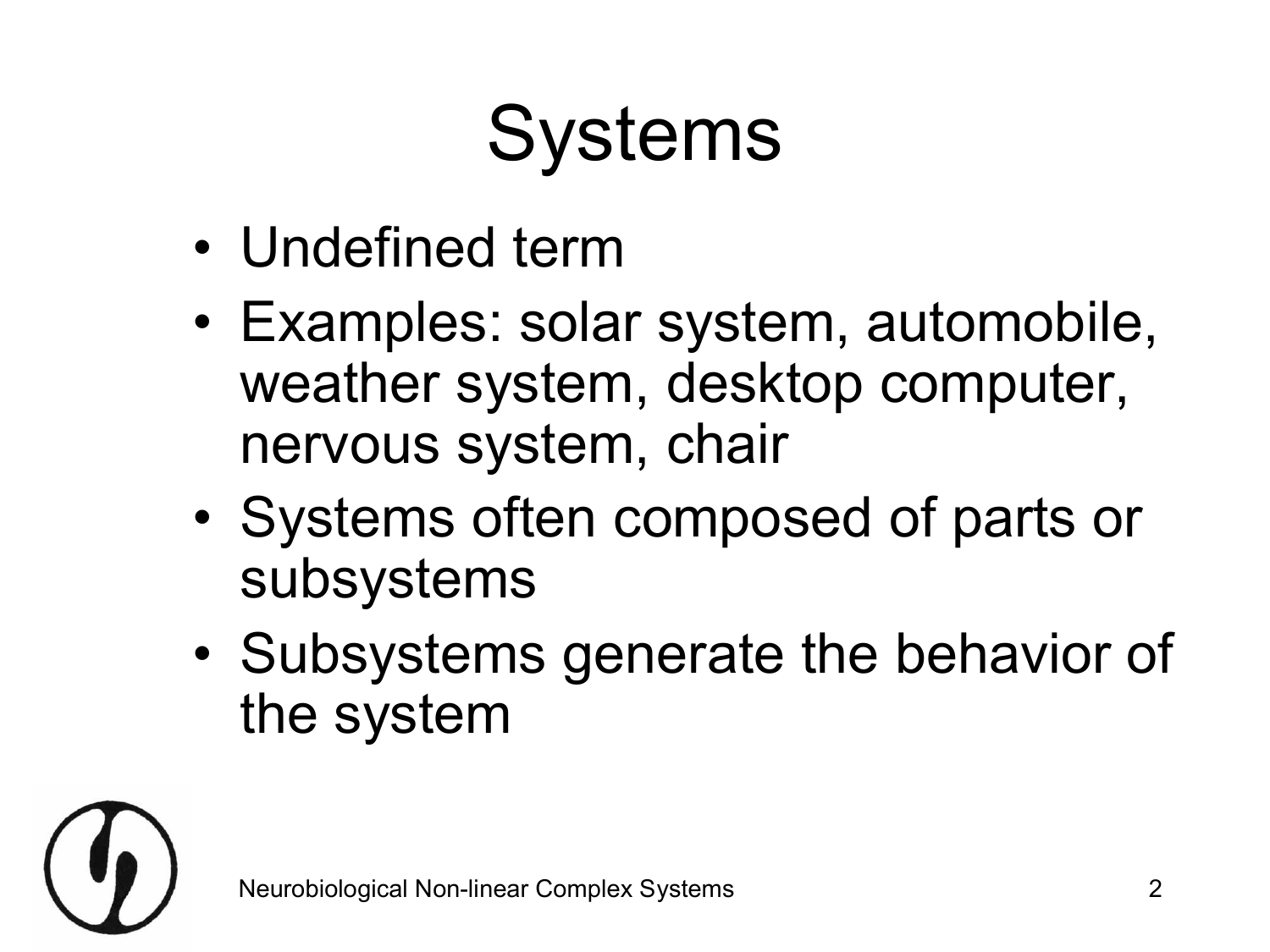# Dynamical System

- X a set, called the *state space*
- Each point  $x \in X$  is a *state* of the system
- A state is a snapshot of the system's condition at some point in time
- T:X—>X the system's *global dynamics*
- $T(x)$  is the next state following  $x$

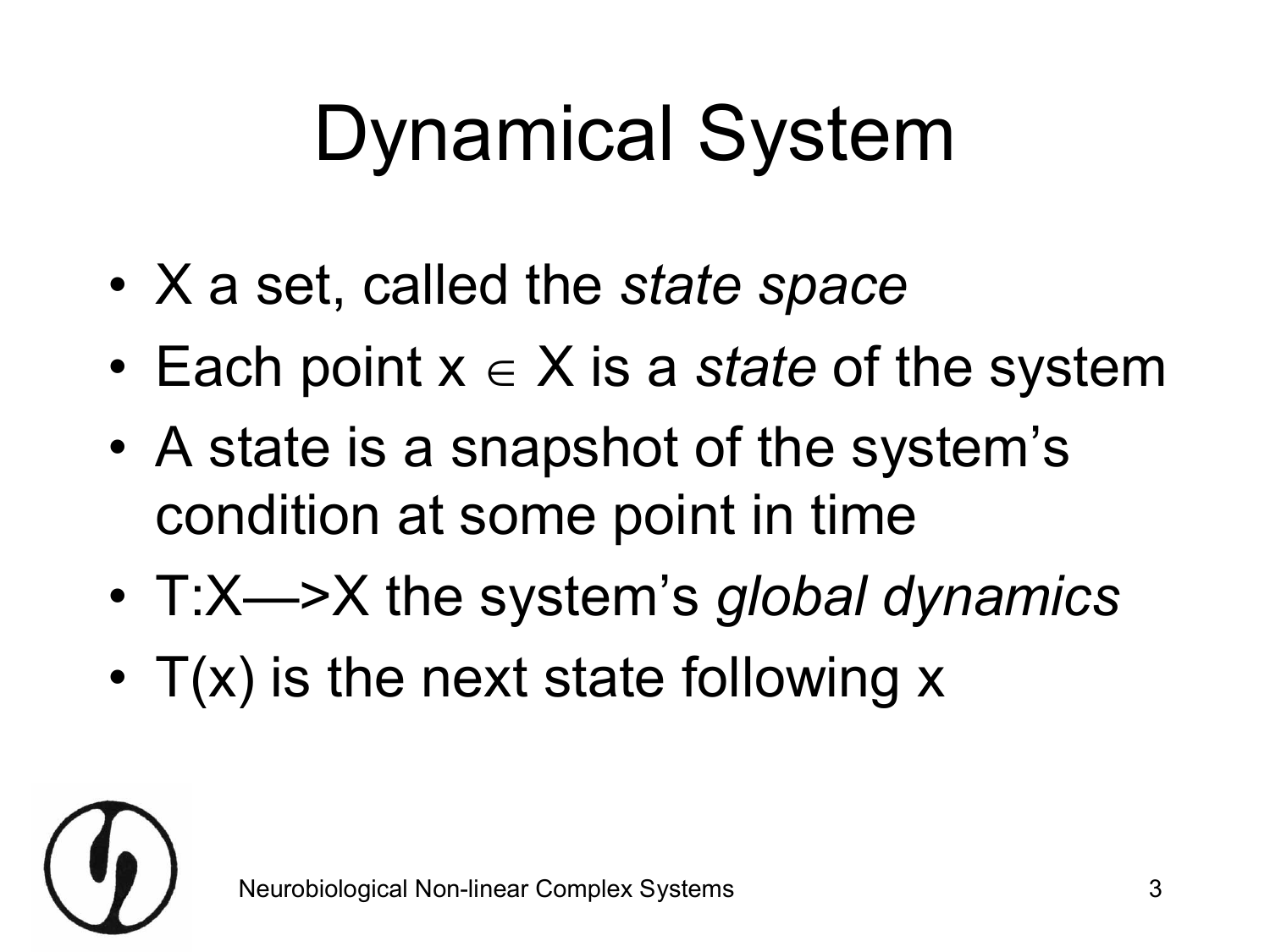# **Itinerary**

 $x_0$  the state at time 0  $T(x_0) = x_1$  state at time 1  $T(x_1) = x_2$  state at time 2 …  $T(x_n) = x_{n+1}$ The sequence  $X_0, X_1, X_2, \ldots, X_n, \ldots$ Is called an itinerary

Dynamical systems theory studies the long range behavior of itineraries

- Does it
	- Stabilize (fixed point)?
	- Endlessly repeat (periodic)?
	- Go wild (chaotic)?

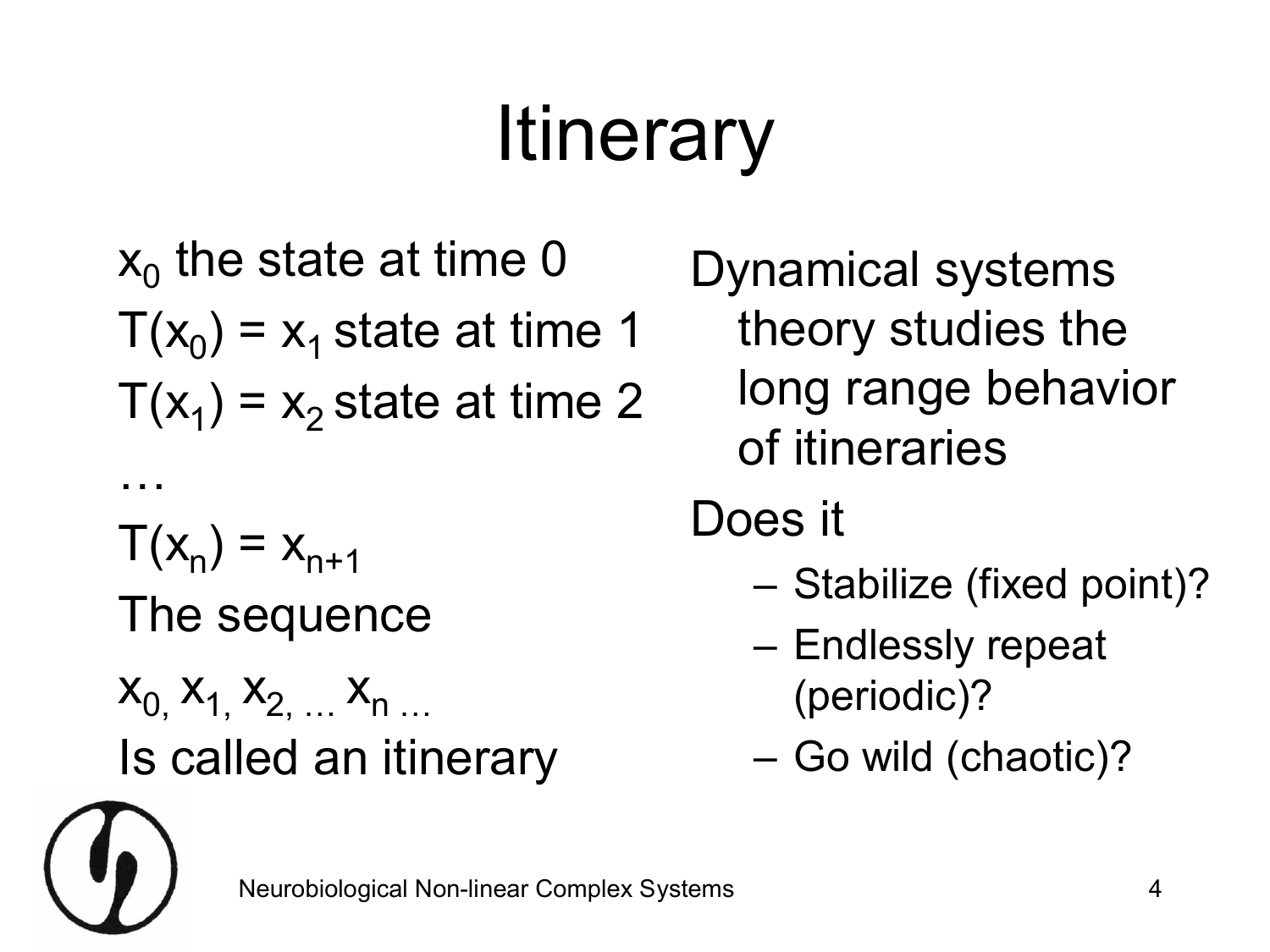# One Dimensional Example

- X the set of digits  $\{0, 1, 2, 3, 4, 5, 6, 7, 8, 9\}$
- Itinerary an infinite decimal between 0 and 1
- .1212121212... an itinerary with  $x_0 = 1$ ,  $x_1 = 2$ ,  $x_2 = 1$ , etc.

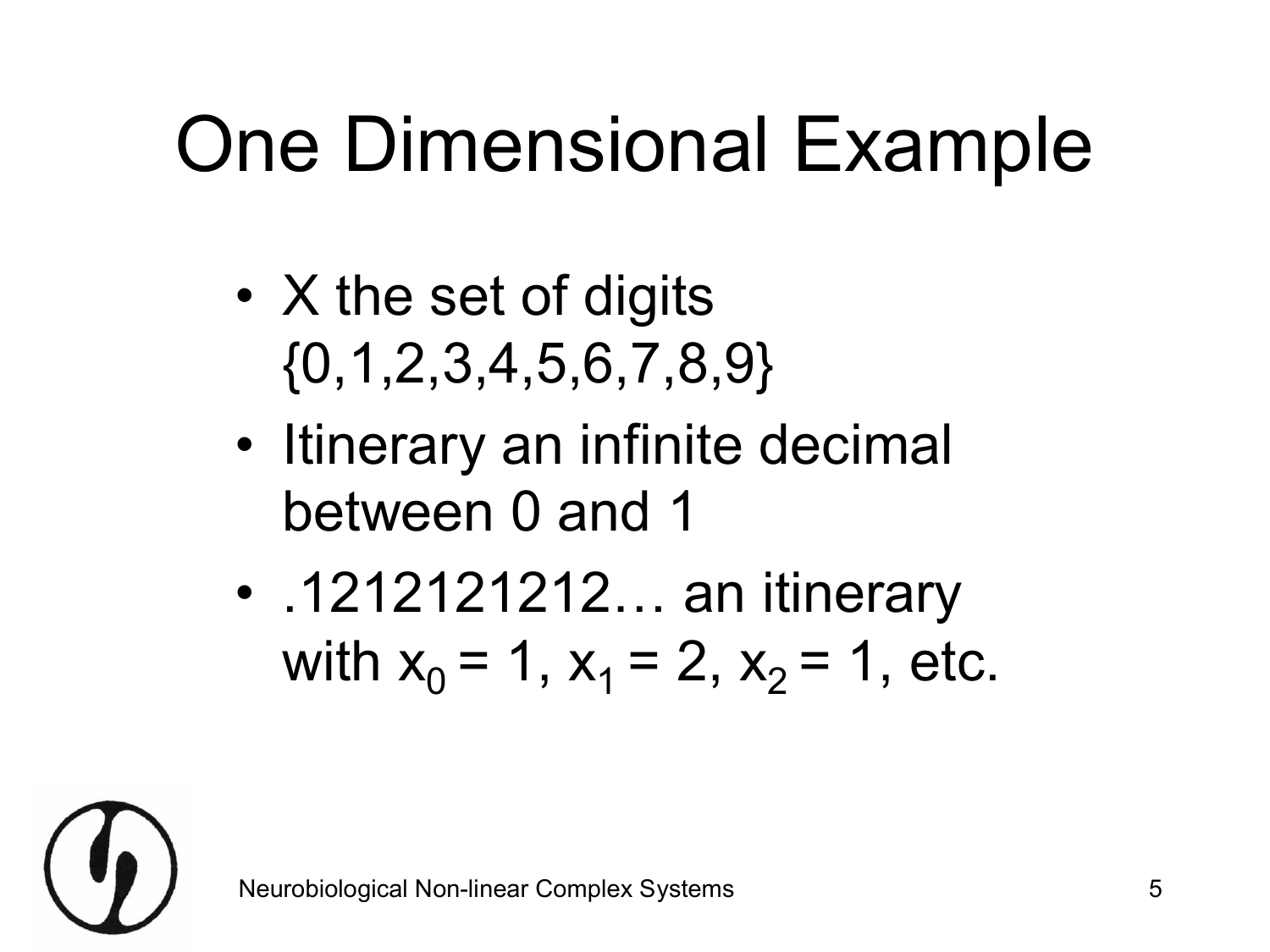#### Example Itineraries

- .3333333… stabilizes (converges to a fixed point 3)
- .987654321111111... stabilizes after a transient
- .123412341234... oscillates with period 4
- 654321212121... oscillates after a transient

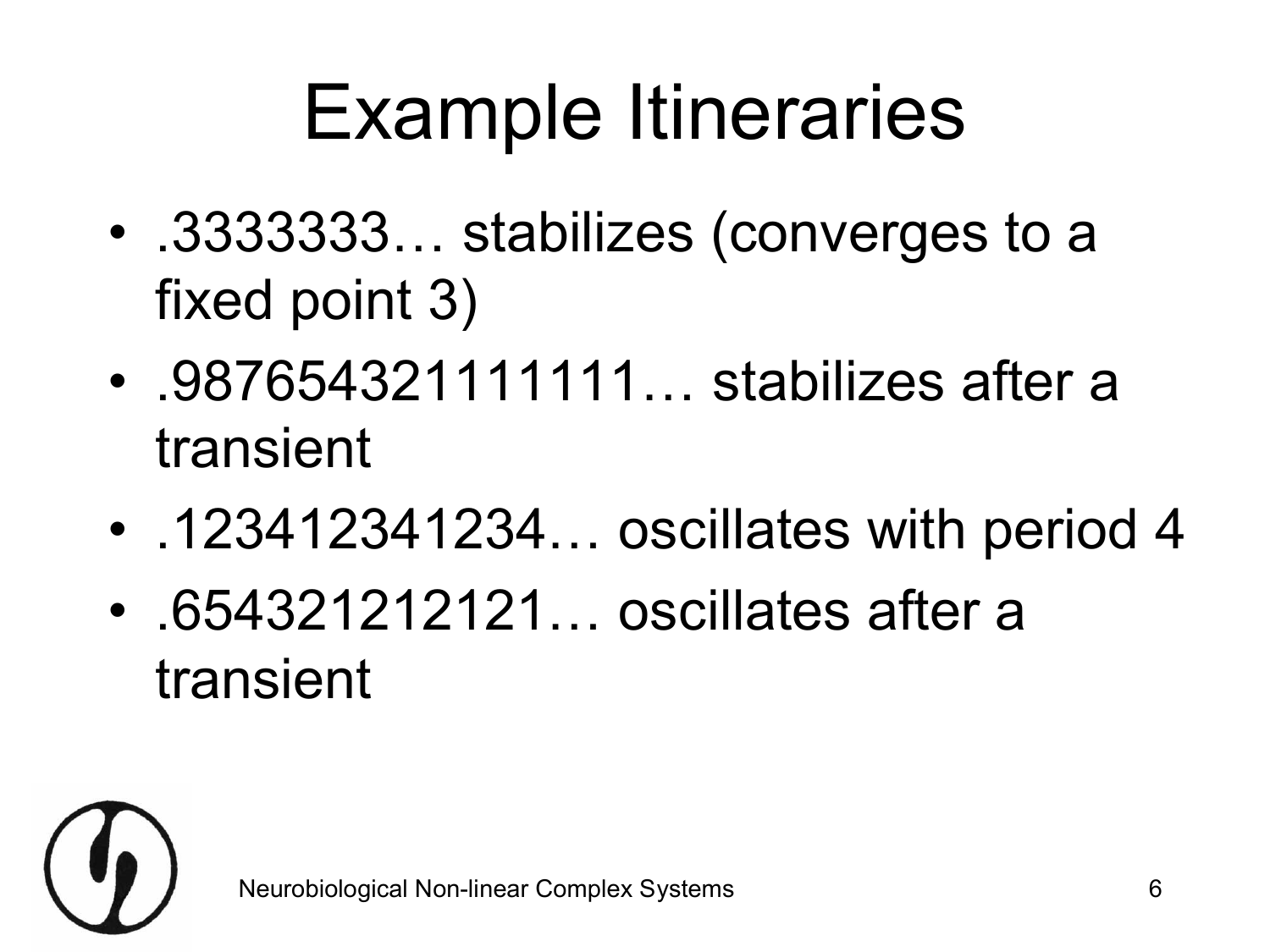# Chaotic Itinerary

- .41421256...  $(\sqrt{2} 1)$  chaotic itinerary
- Deterministic (in this case algorithmic)
- Inherently unpredictable
- Sensitive dependence on initial conditions

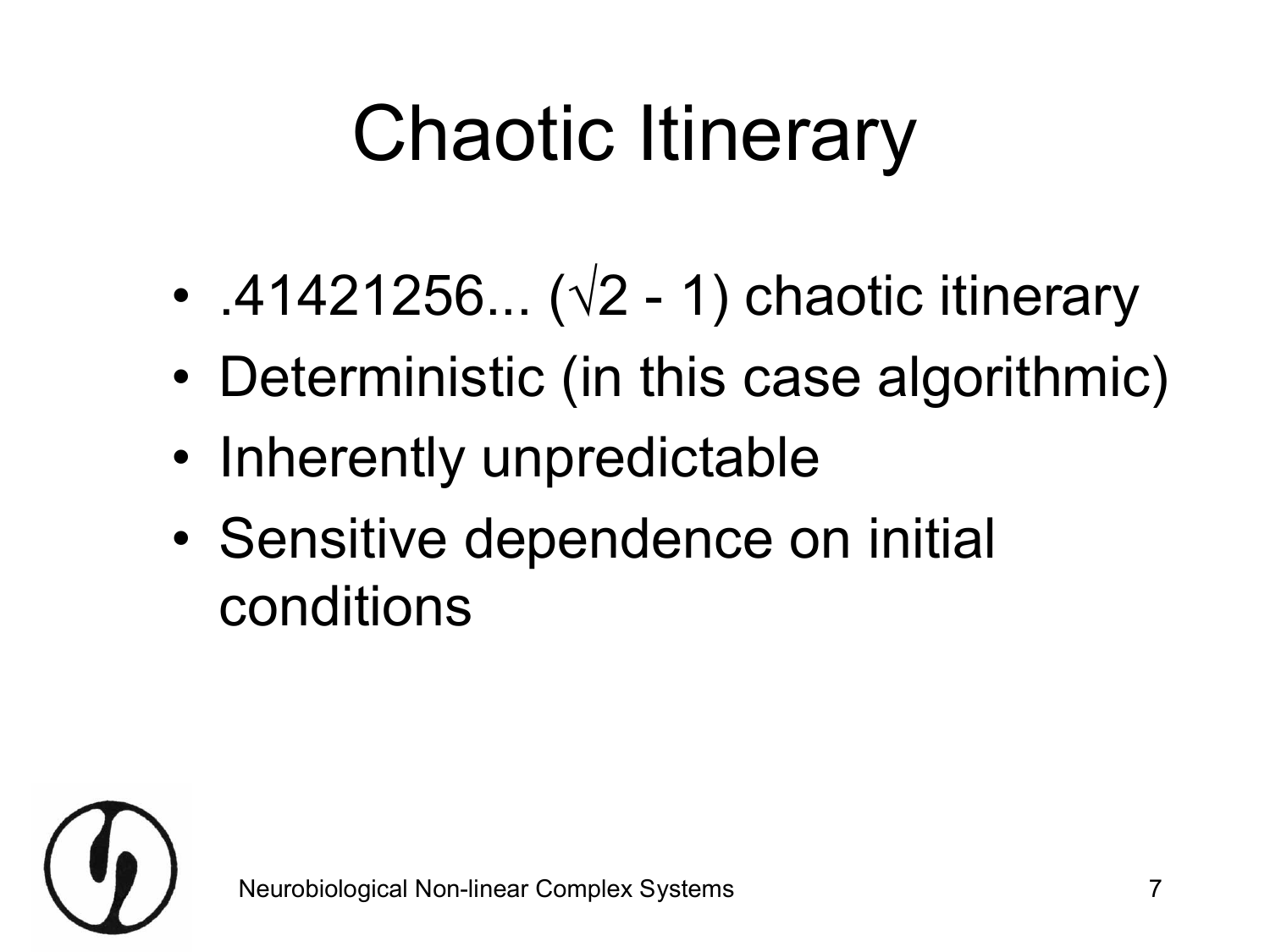# Long-term Behavior of Itineraries

- An itinerary can
	- Converge to a fixed point (stabilize)
	- Be periodic (oscillate)
	- Be chaotic (unpredictable)
- Attractors itineraries of states close to them converge to them
- Basin of attraction set of initial states whose itineraries converge to an attractor

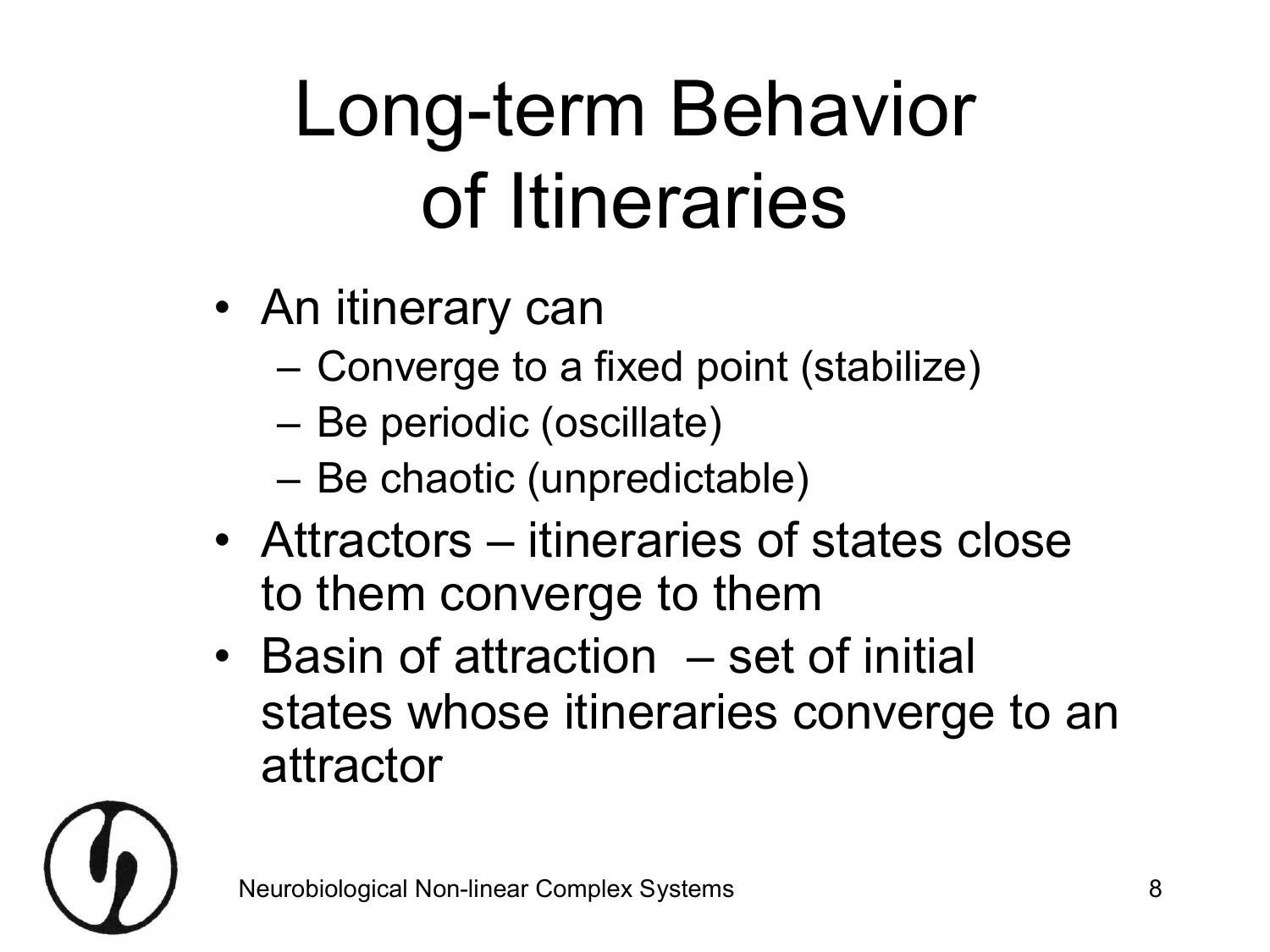# One-dimensional dynamical system

State space  $X =$  real numbers &  $\infty$ Global Dynamics  $T(x) = x^2$ 

**Itineraries** 

0,0,0,0,…fixed point

1,1,1,1,…fixed point

2,4,8,16, … converges to  $\infty$ 

- .5, .25,.125 … converges to 0
- 2,4,8,16, … converges to  $\infty$

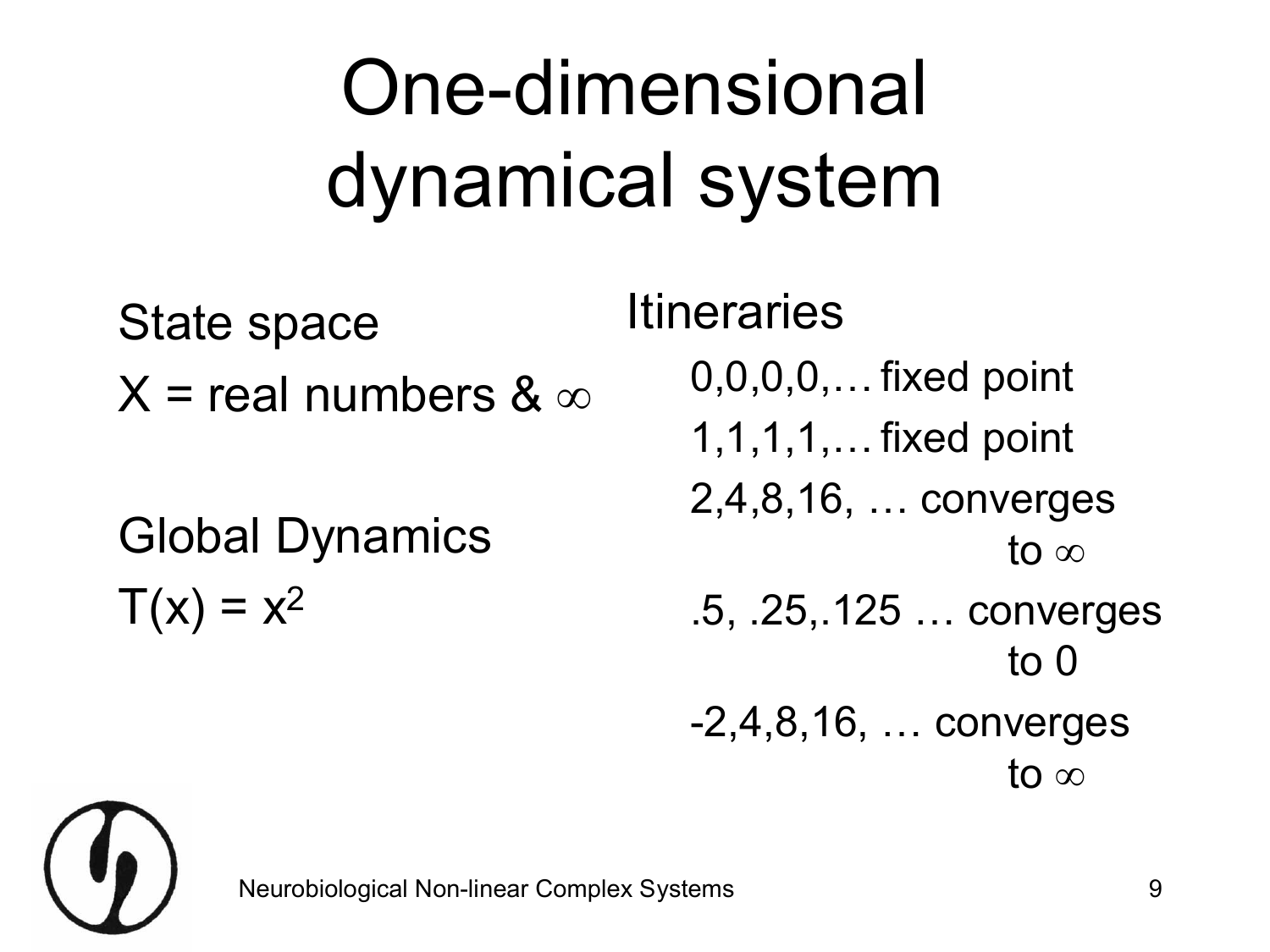

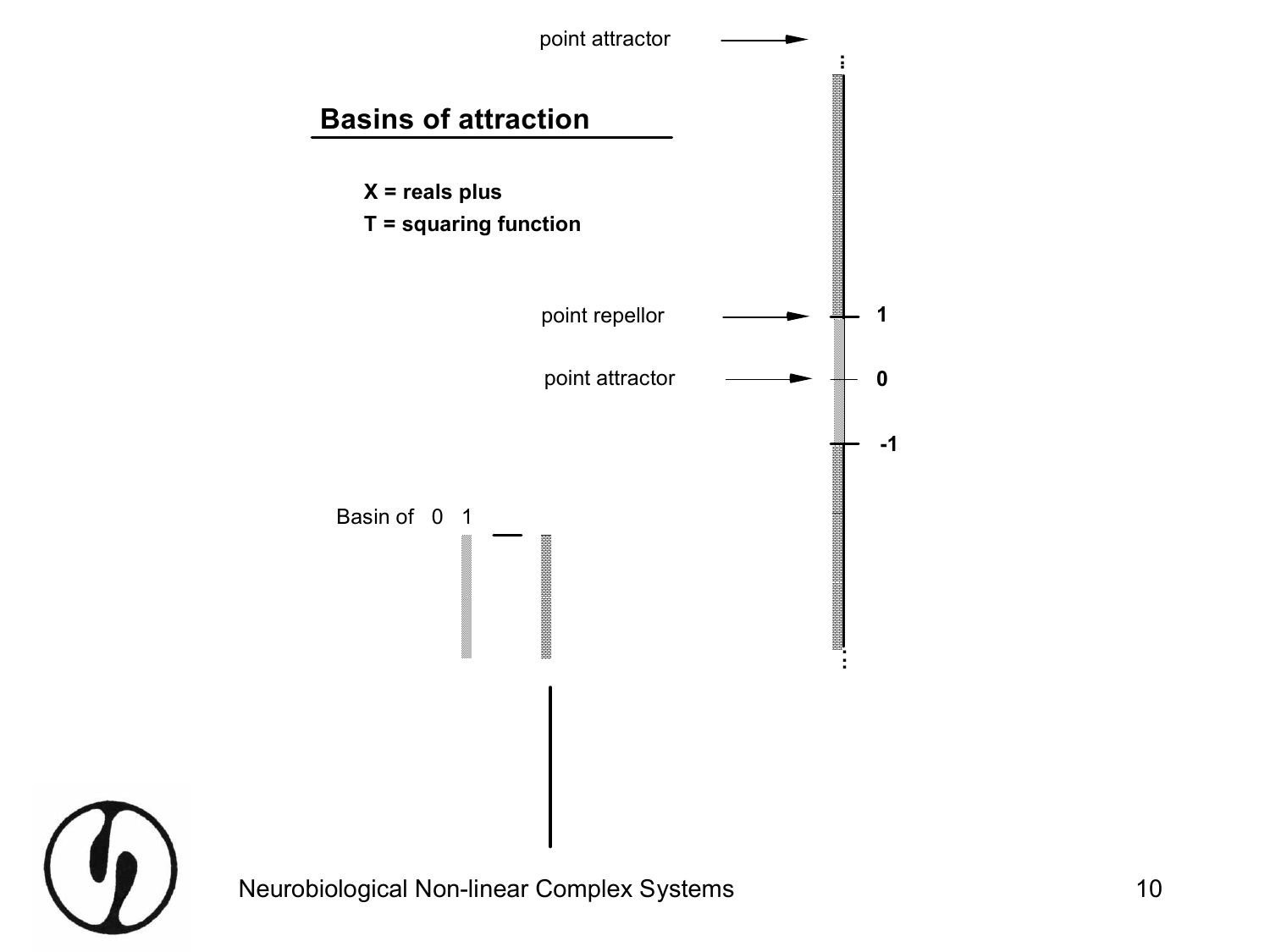### Continuous vs Discrete

- Discrete dynamical system, discrete time steps,  $x(t + 1) = T(x(t))$
- Continuous dynamical system, continuous time, update continuously via solutions to differential equations
- Either can be approximated by the other

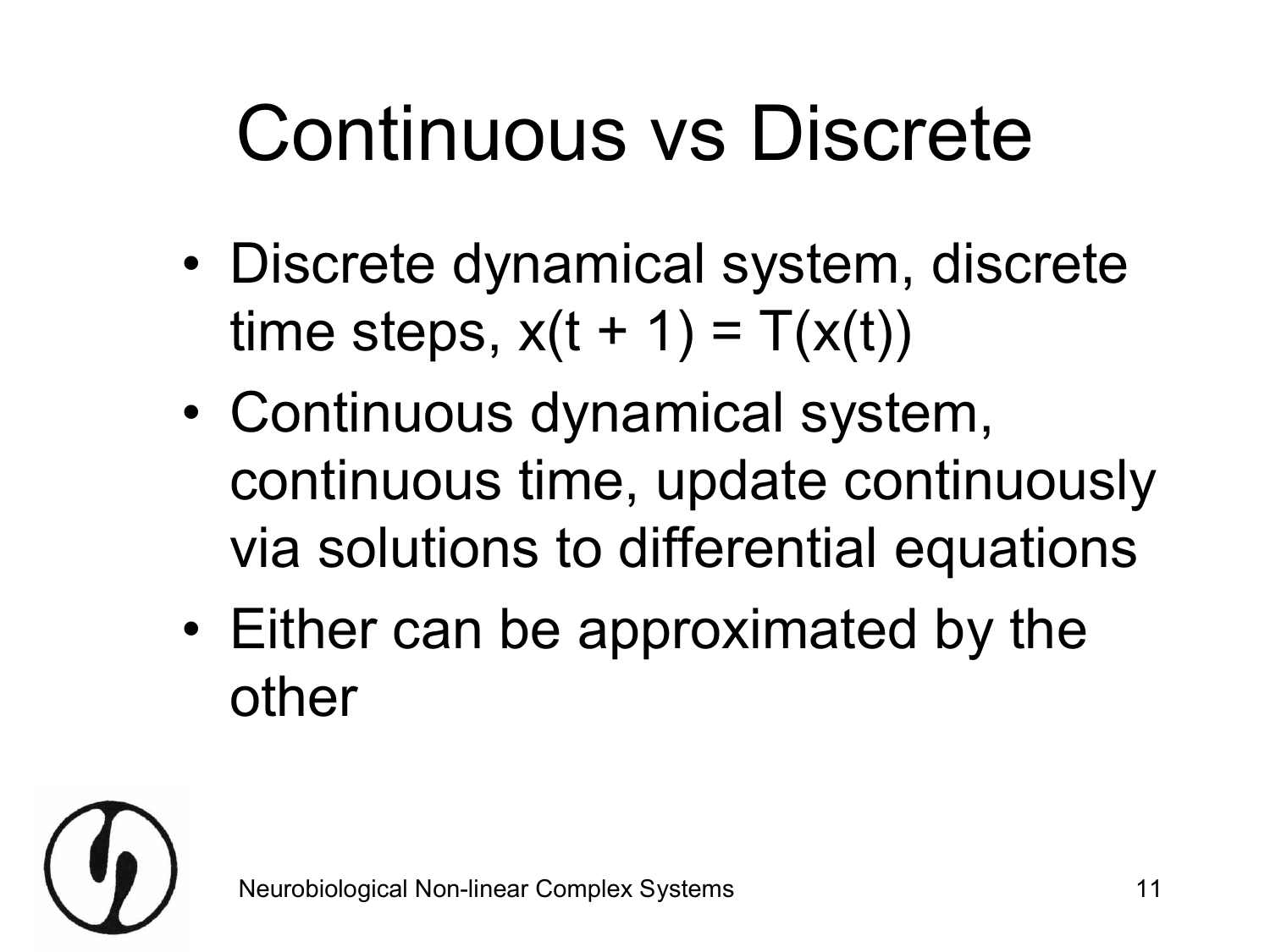### Vector Field



- Vector field vector at each state specifies the global dynamics
- Vector gives direction and velocity of the instantaneous movement of that state
- Trajectory instead of itinerary

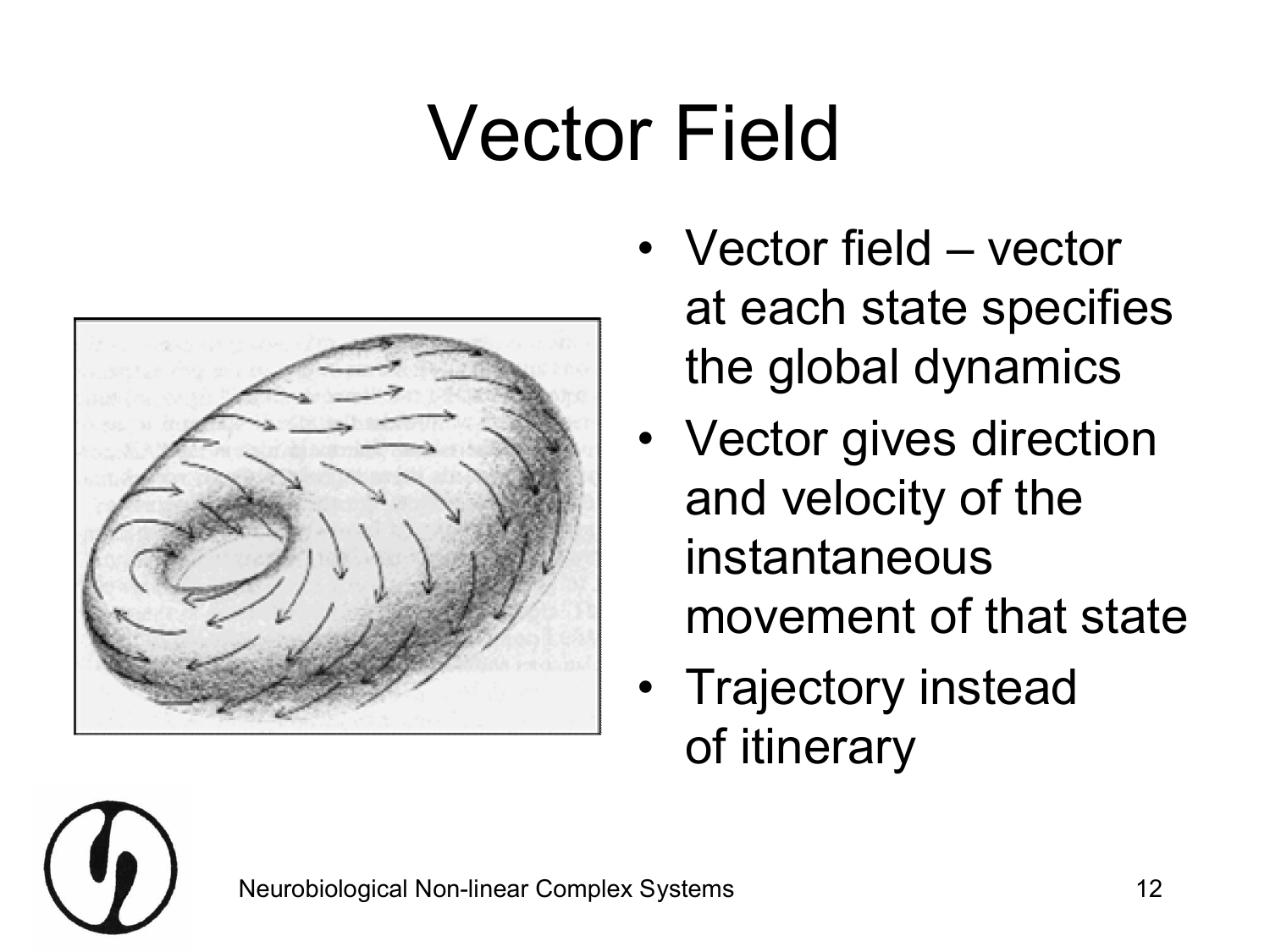# Limit Cycle



- Limit cycle attractor denoted by heavy line
- Trajectory of any state ends up on the limit cycle, or approaching it arbitrarily closely
- Basin of attraction the whole space
- Continuous version of a periodic attractor

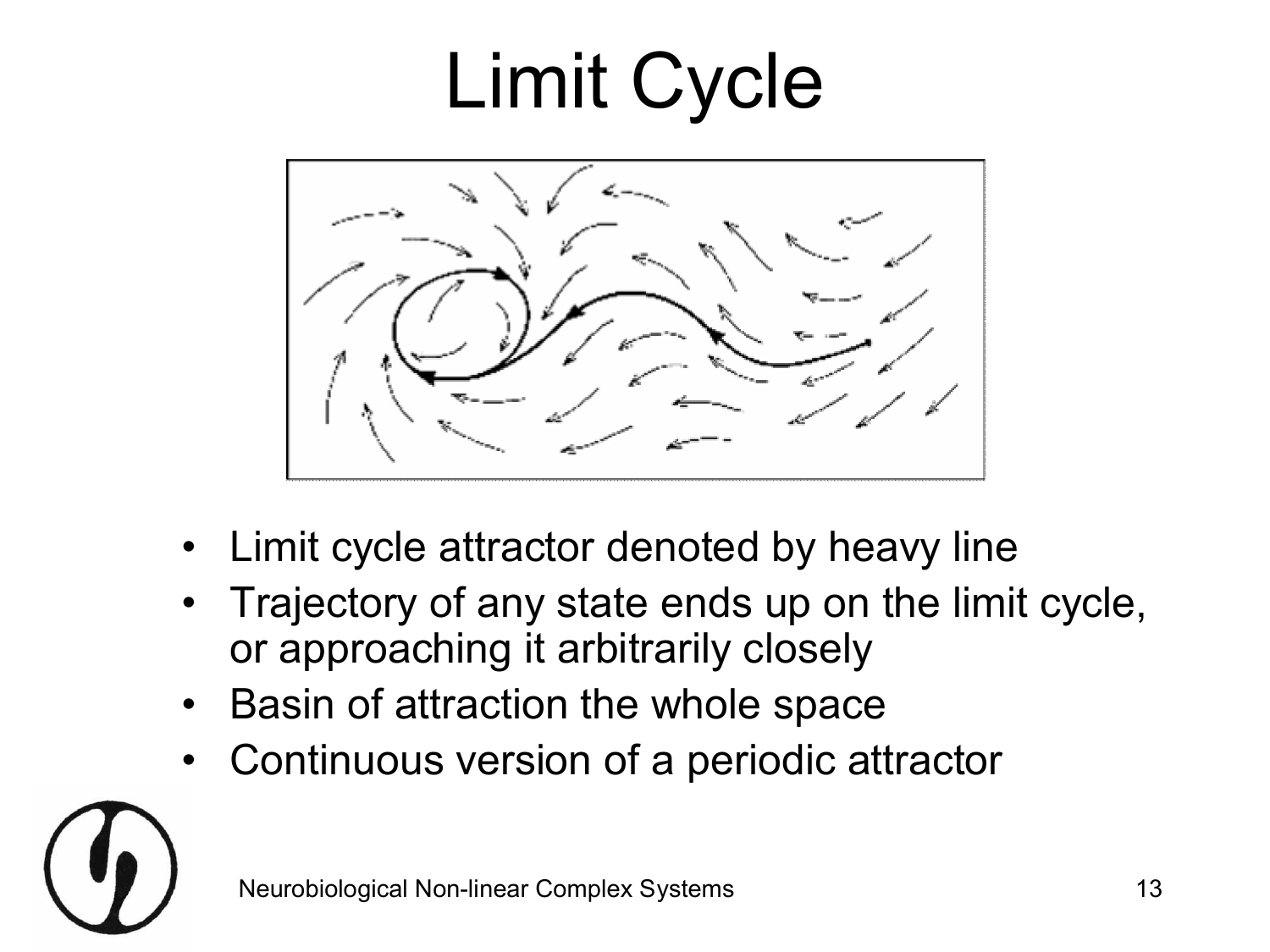# Olfactory Perception

- Particular to a certain sensory modality, for example, olfaction
- Distinguish between the smell of a carrot and the smell of a fox
- Of critical importance to a rabbit
- How is it done?

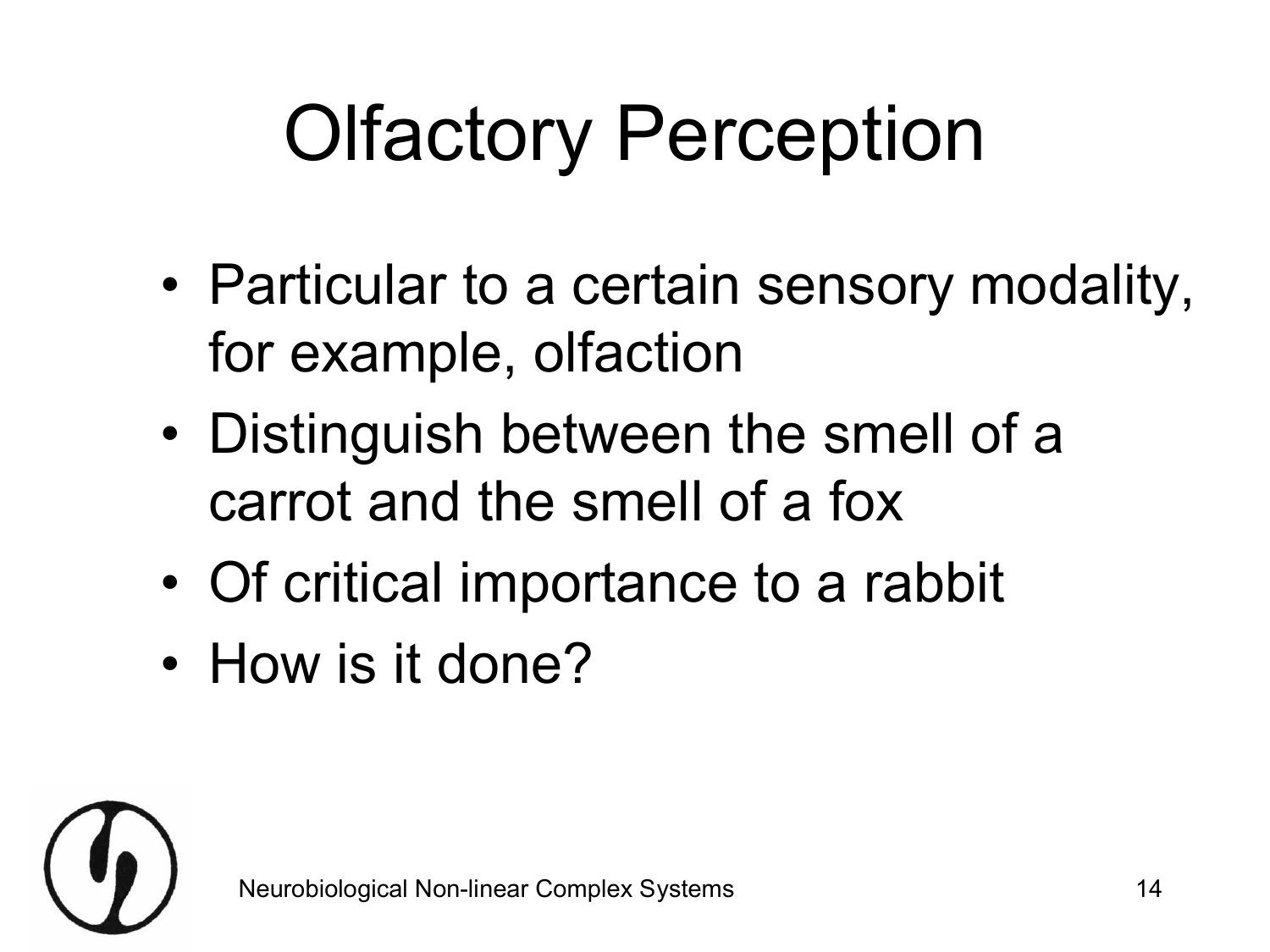#### **Anatomy of olfaction**



Neurobiological Non-linear Complex Systems 15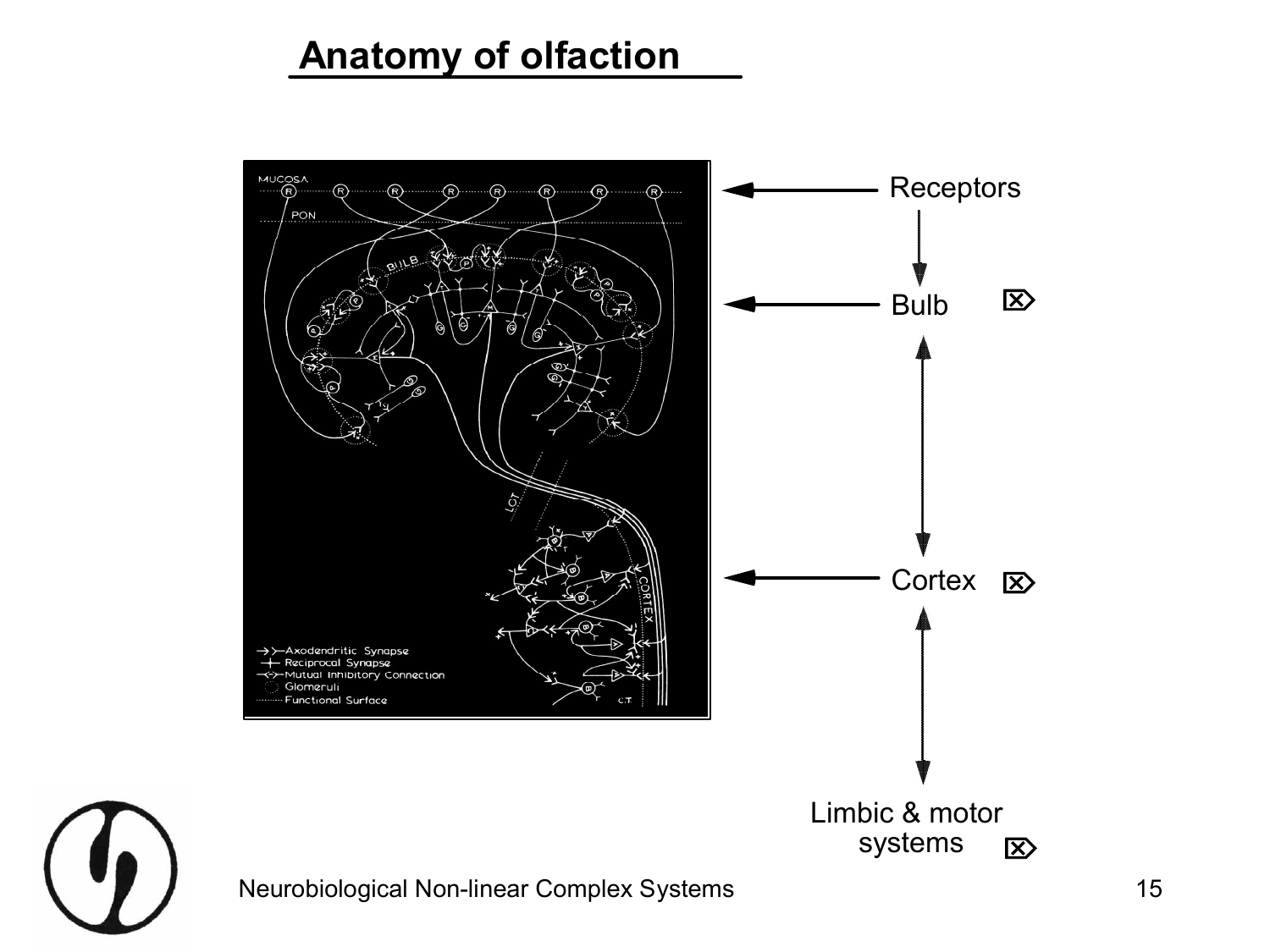# Olfactory Receptors

- Receptors are chemoreceptor neurons, each with a docking place for a molecule of complementary shape
- Born with receptors keyed to many differently shaped molecules
- Receptor cells sensitive to a particular odorant are clustered non-uniformly
- Receptors occupy a two dimensional array
- Odor specific data is in spatial and temporal patterns of activity in this array

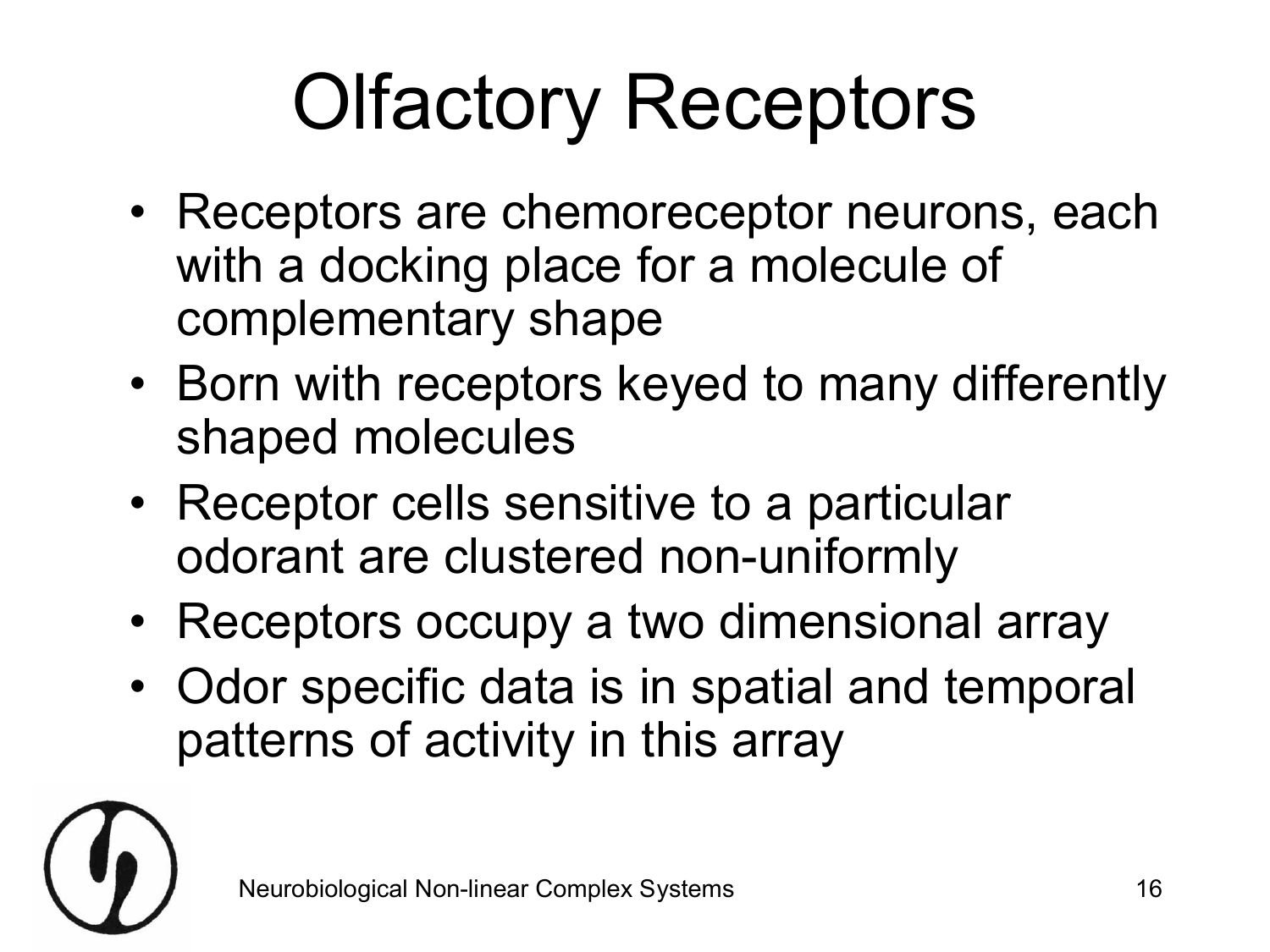# Olfaction in Action

- A sniff sucks in molecules of smoke, which dock at some of the receptors
- Changes activity on the receptor array
- Signal passed to olfactory bulb
- New pattern recognized as smoke
- Smoke signal passes to olfactory cortex
- Become alarmed and signals to the motor cortex "get me out of here"

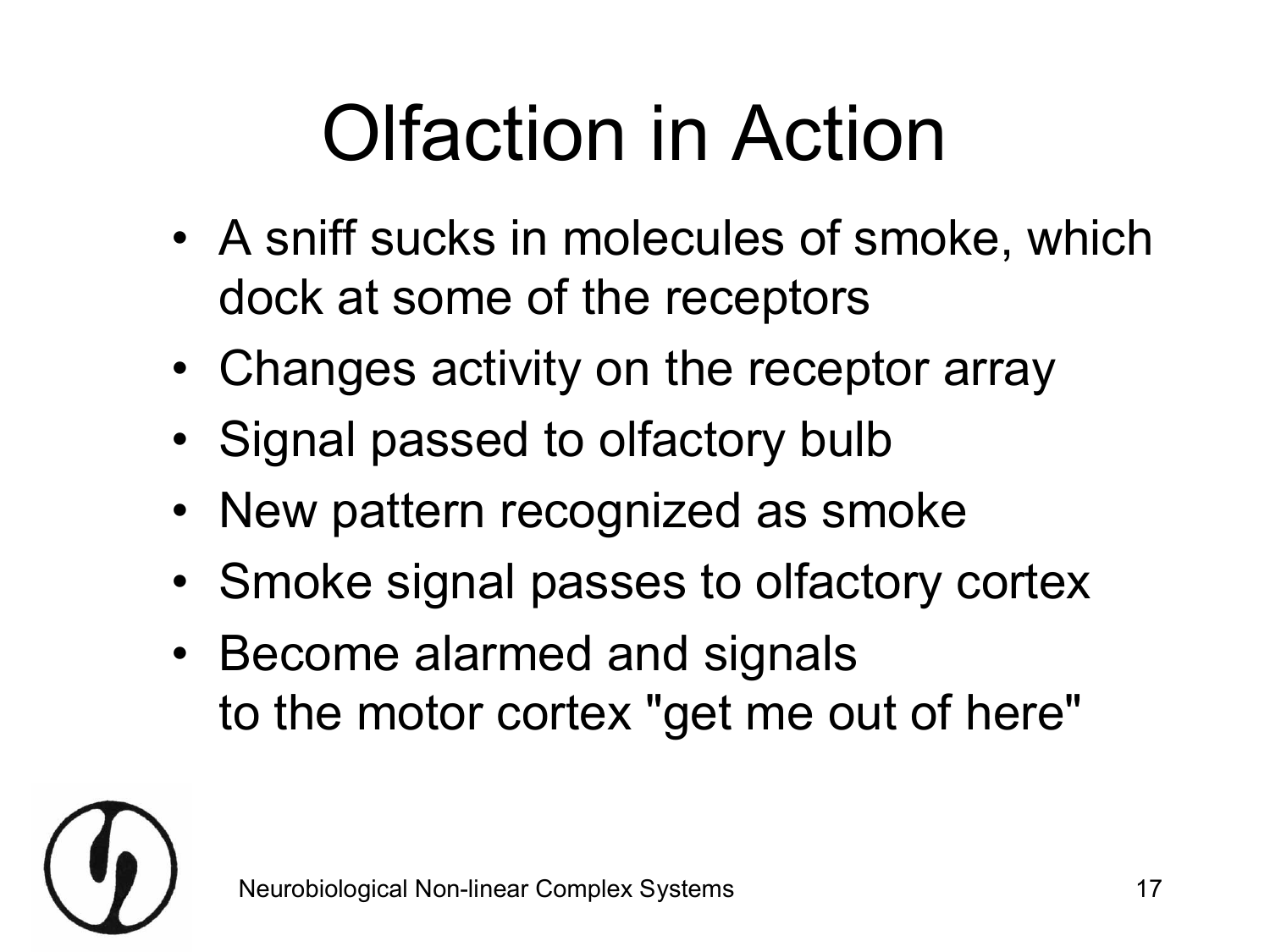# Recognition Problems

- Smoke composed of many types of molecules
- Different fires produce different smoke stimulating very different receptors
- Pattern of receptors stimulated depends on the air currents and the geometry of nostrils
- Particular pattern stimulated might occur only once in the lifetime of the individual
- Each resulting pattern must be recognized as smoke—how?

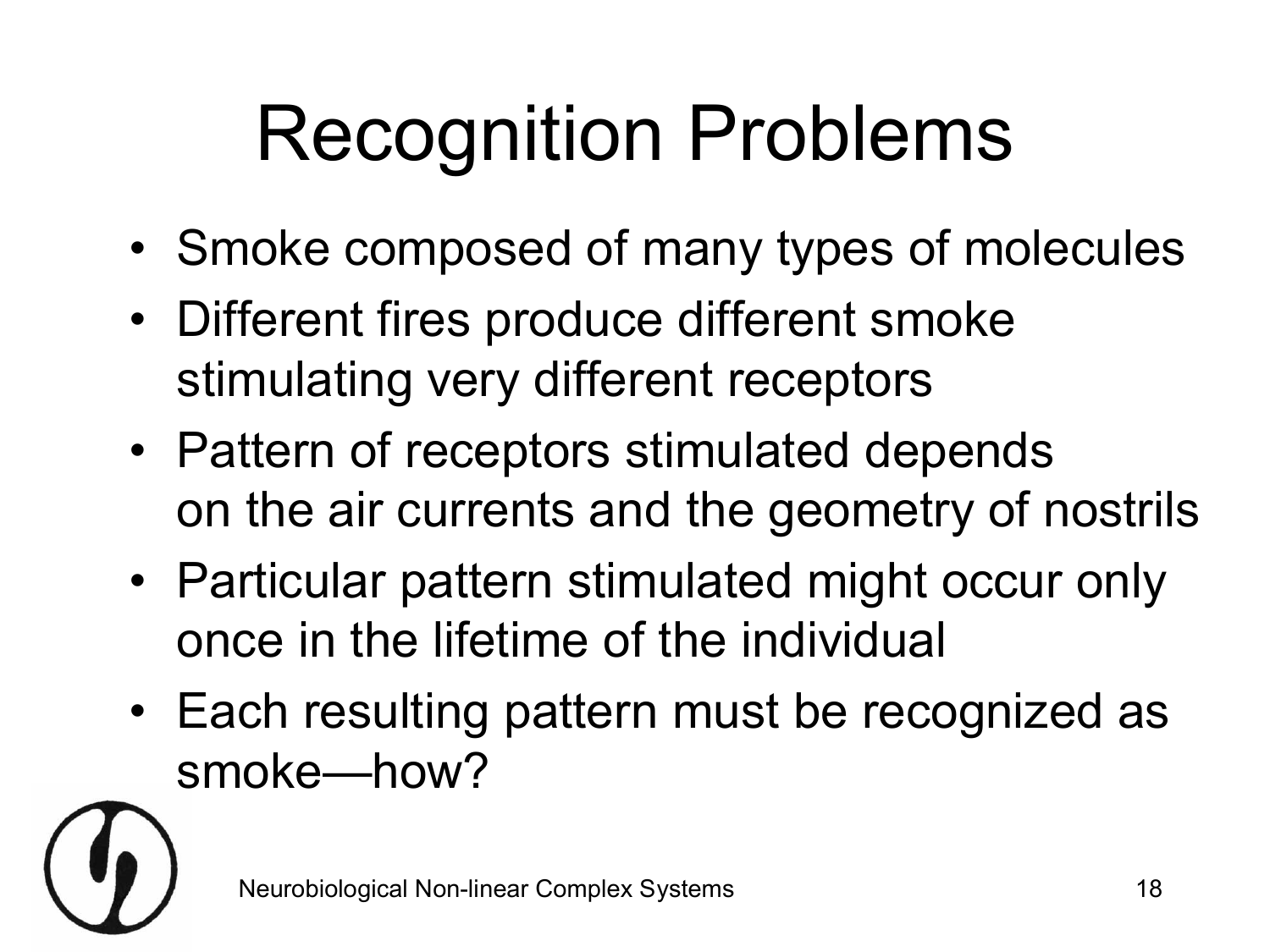# The HOW of Recognition

- Meaning comes from pattern of activity over entire olfactory bulb
- Every bulb neuron participates in every olfactory discrimination
- Same odorant produces distinct patterns
- Intention required for pattern to form
- All patterns change with new learning

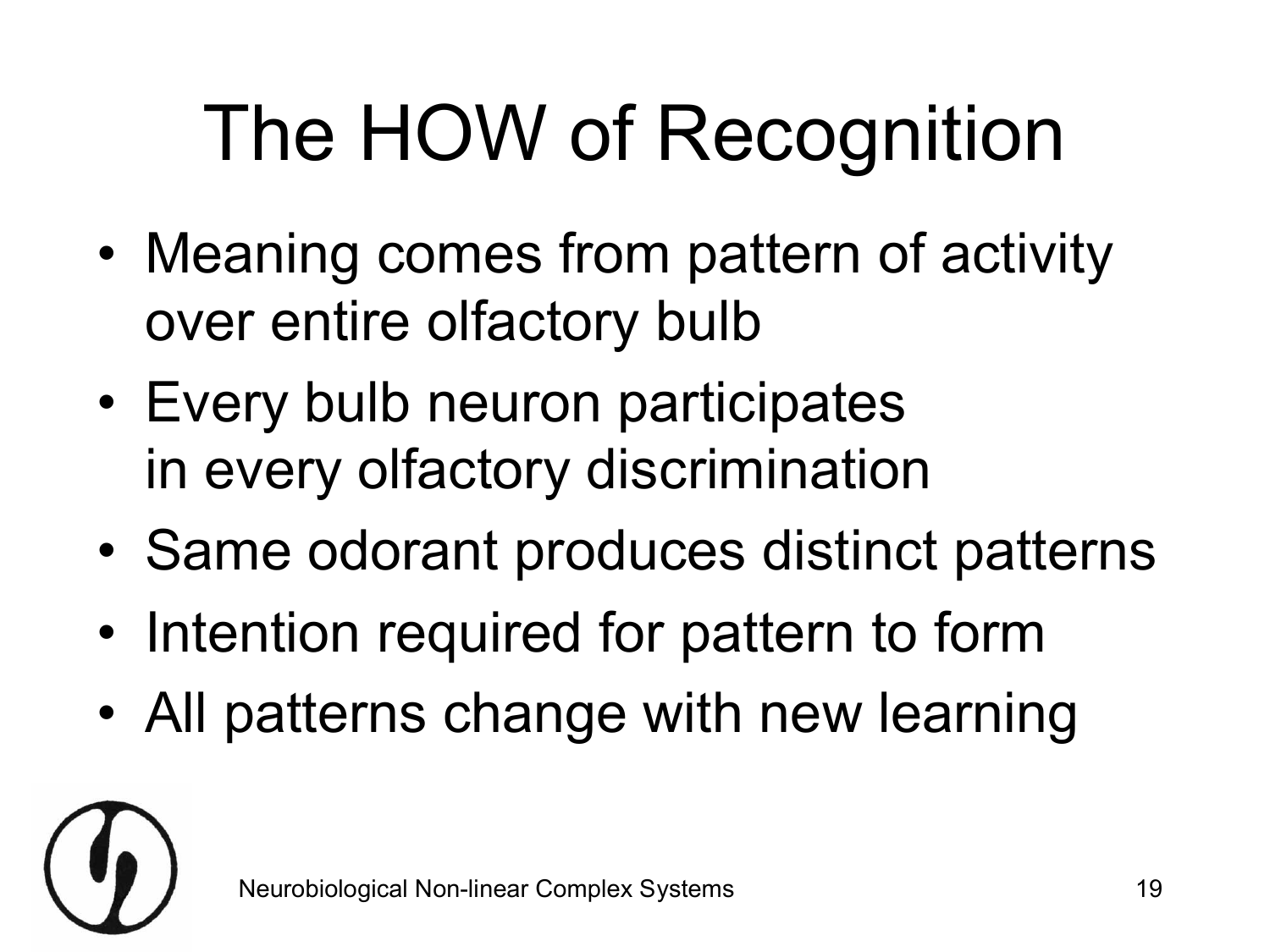# Dynamics of Recognition

- Exhalation olfactory bulb stabilized in its chaotic attractor
- Inhalation input from the receptor sheet destabilizes the olfactory bulb
- If smell is known, the trajectory falls into a limit cycle basin of attraction
- The odorant is recognized

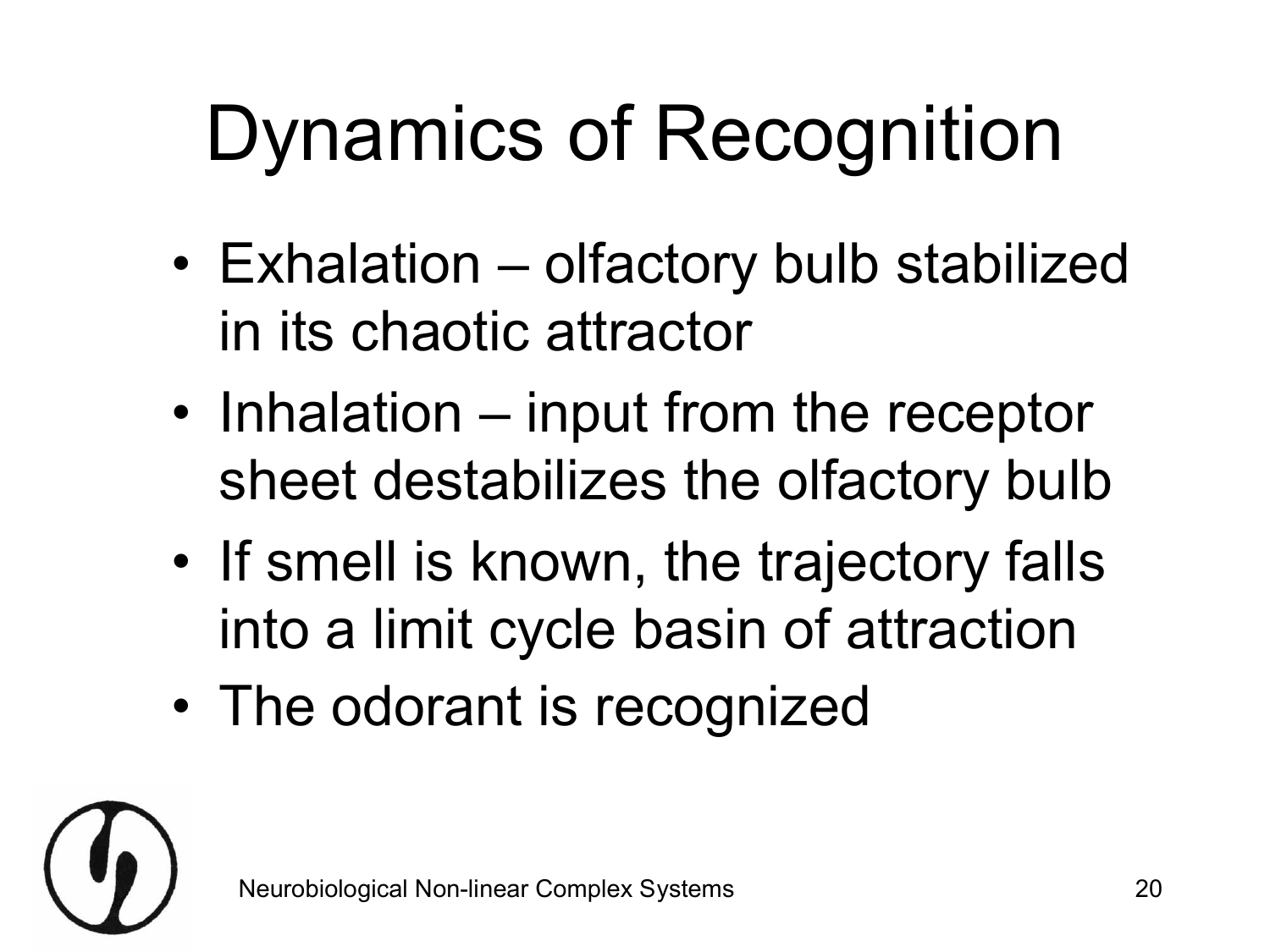### Readings

- Freeman, W. J. 1999. *How Brains Make Up Their Minds*. London: Weidenfeld & Nicolson General.
- Franklin, S. 1995. *Artificial Minds*. Cambridge MA: MIT Press